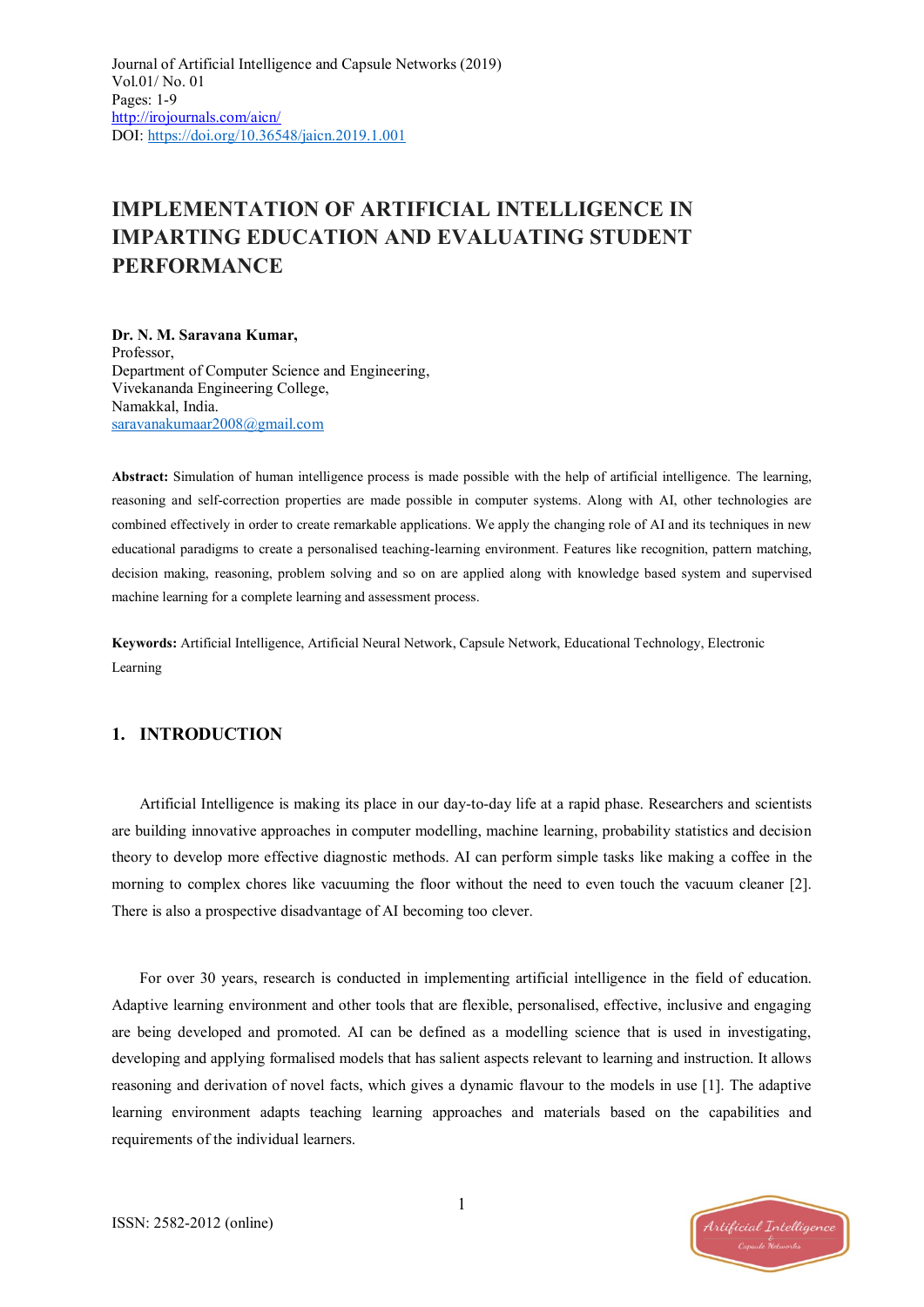In this paper, we propose an artificial intelligence platform that can be used in imparting education as well as evaluating the student performance. It can be modified to adjust to the need of any level of education. The major AI schemes like recognition and pattern matching, decision making and choice, conceptual interface and reasoning, execution and sequential control as well as planning and problem solving are used in the development of the AI platform. For evaluation of student performance, knowledge based systems and supervised machine learning techniques are used.

### **2. EXISTING LITERATURE**

The roles and applicability of AI techniques has been continuously changing. The education community is finding innovative ways to productively implement AI for faculty and learners. AI should be leveraged to create an improved student experience. Elon University used AI in order to help students in tracking previously taken courses and help them apply this information in course-planning (Lee Gardner, 2018). AI is used in Free Application for Federal Student Aid (FAFSA) completion, campus tour and class scheduling. Georgia State University uses a chatbot called Pounce, built by AdmitHub that reaches out students through text to intimate incomplete tasks by set dates (Page & Gehlbacj, 2018).

AI sends reminders to students about important dates. It also provides information to the students such as required classes for program completion and offer of those classes. It allows the faculty to upload notes of the classes online that can be accessed by the students [3]. AI has the ability to recognize an instance of categories, concepts or patterns. AI can draw on inference, planning and execution; monitor development of ideas as they are executed; identify environmental irregularities and modify their plans in return [4]. AI is being used in smart toys and computationally organized scholastic and entertainment materials. Williams et al. [5] uses a programmable, social robot that can guide children's exploration of AI concepts. It helps in a positive understanding of the AI concepts such as planning, reasoning, perception and deep learning.

A lecture robot system [6], is developed that identifies inappropriate behaviour to restructure and replicate the presentation behaviour model. Gaze, pointing gesture and face detection are used by the robot to control the learner's attention and to promote eye the concentration as well as understanding level of the lecture content. AI is the pillar of Natural Language Processing (NLP) assisted intelligent tutor system [7]. It assists in promoting qualities like resolving conflict statements, self-reflection, generating creative questions, answering deep questions and choice-making skills.

Aljohani et al. [8], used Google Home Mini for interacting with students and anticipated to achieve enhanced degree of student accomplishment in physics. Nagao et al. [9], used e-learning aka intelligent tutoring system (ITS) to create user models for learners to improve learning contents.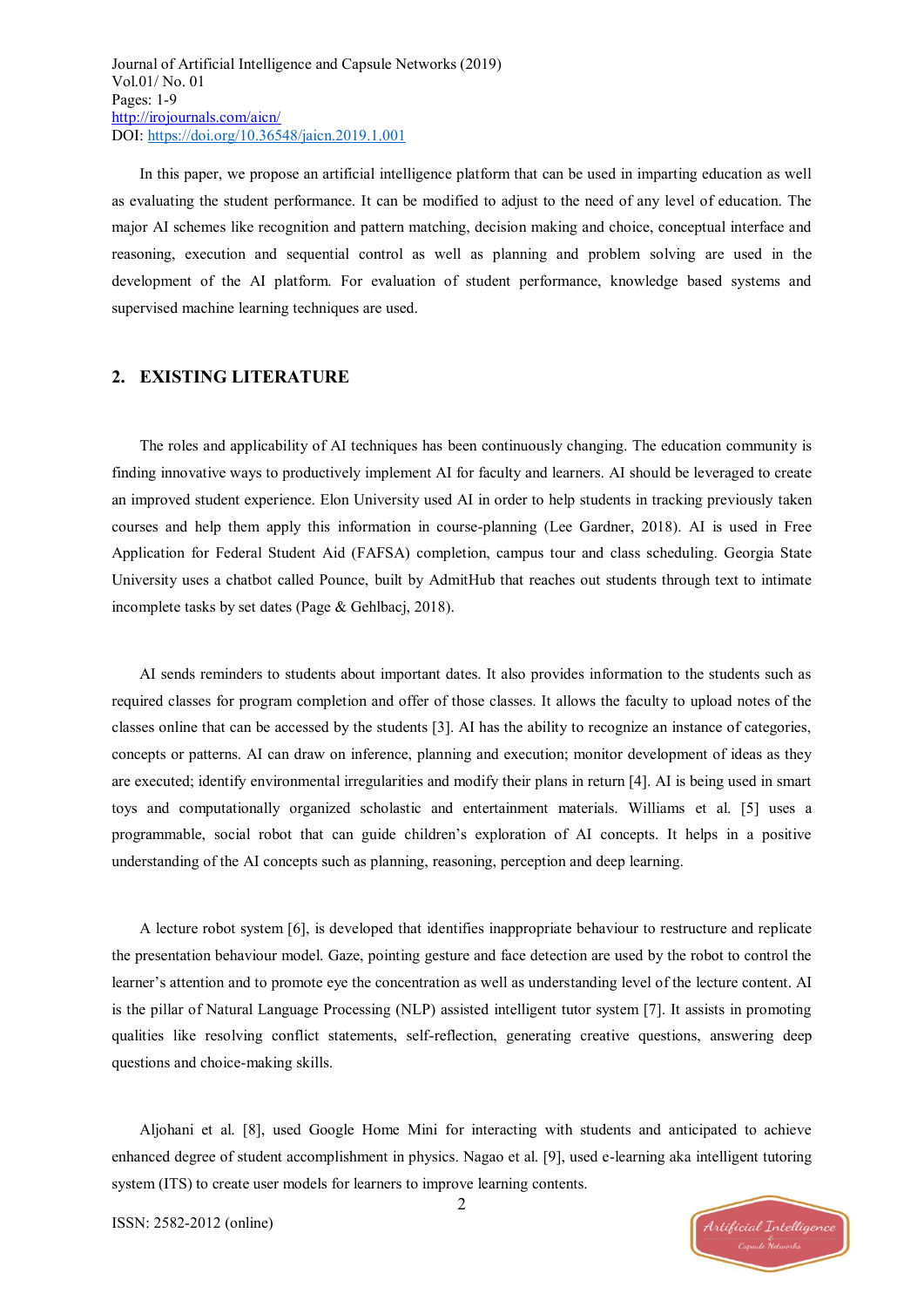# **3. COMPARISON OF AI FEATURES**

#### **Cognitive Architecture Task Statement Key Ideas Assignment Test Cases Recognition and Pattern Matching**  $Given - A$  pattern that defines some class of circumstances; An explanation of certain explicit conditions. Find – All ways in which the pattern equals the condition. -The major role of patterns and pattern matching in AI -The relational character of several patterns and situations -A pattern's capacity to match a condition in multiple means Pattern matcher for established logic, with situations stated as groupings of relational ground literals. -Check authenticity of puzzle moves -satisfaction of goal explanations -identify spatial relations. **Decision making and Choice** Given – A set of entities and linked explanations; A set of goals and assessment criteria. Find- A designated subset of the original entities. -Generates candidate choices from among accessible entities -Evaluates and then chooses from among these choices -Uses features of selections and agent objectives influence choices Tool that calculates one or more scores for each choice, ranks substitutes, and makes final choice. Select among classifications using a utility function, choose among patterns based on latest coordinated elements. **Conceptual Interface and Reasoning** Given: A set of information elements encoding capability; A set of beliefs that term some condition; An optional query to answer or goal to realize; Find: A set of intellectual chains that -Constructs proof-like assemblies that link beliefs / queries - Involves a space of candidate assemblies, only some of them viable -Must search this space to find clarifications to agents' objectives Deductive engine that conveys out AND/OR search through a space of proof trees. Queries about kinship relations, geometry statements

#### **Table 1: Comparison of Cognitive Architecture based on [4]**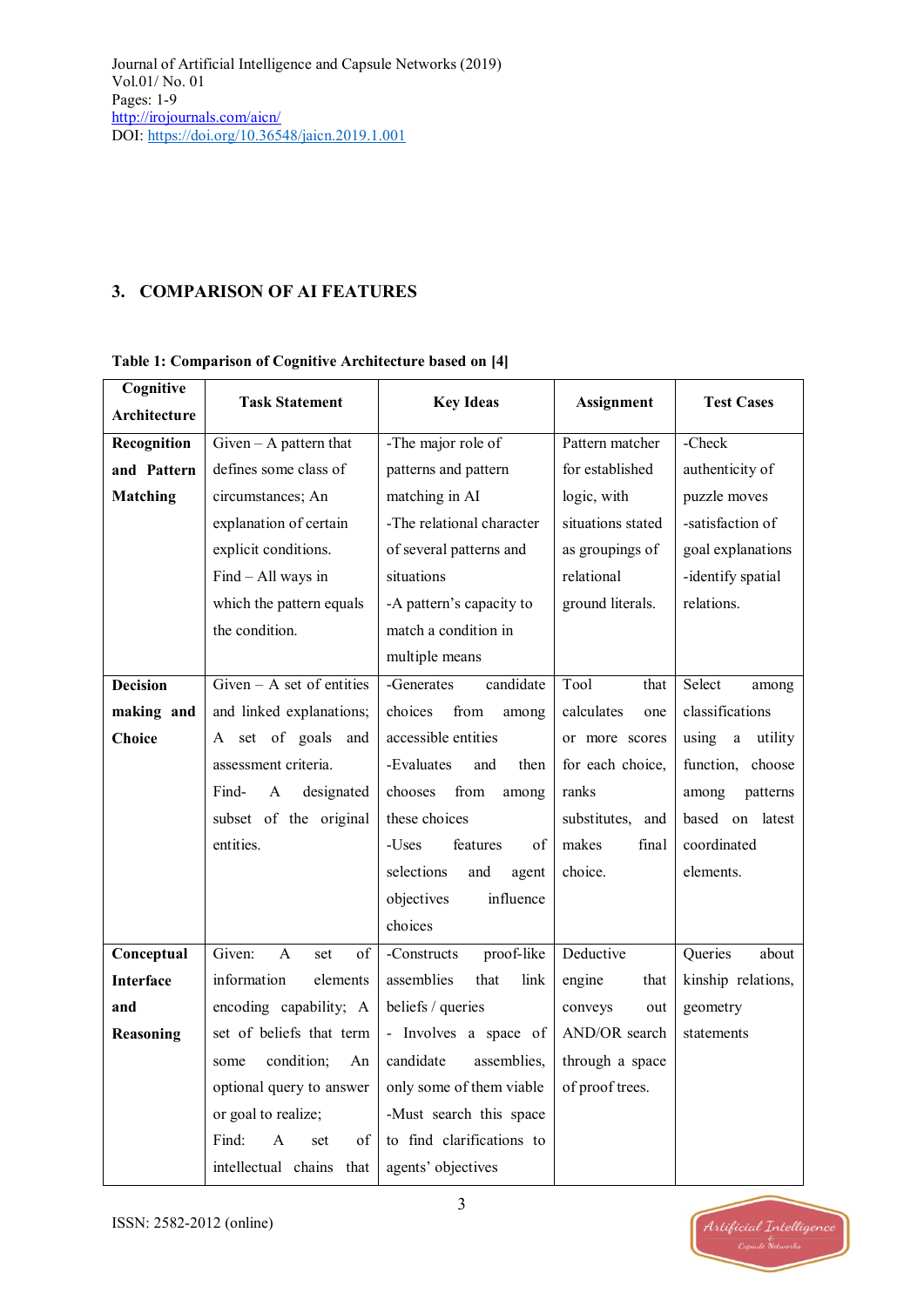|                  | link facts via knowledge. |                            |                          |                          |
|------------------|---------------------------|----------------------------|--------------------------|--------------------------|
| <b>Execution</b> | Given: A description of   | -Combines<br>knowledge     | Procedure<br>that        | Control<br>first-        |
| and              | agent's<br>the<br>current | principles<br>and<br>to    | repeatedly               | game<br>person           |
| Sequential       | condition;<br>Knowledge   | candidate<br>generate      | matches.                 | method<br>agent,         |
| Control          | elements<br>with          | actions                    | chooses.                 | while<br>objects         |
|                  | effects of<br>provisional | -Uses knowledge about      | implements               | dodging                  |
|                  | actions;<br>Goal          | agent<br>purposes<br>to    | actions;                 | obstacles,<br><b>HTN</b> |
|                  | descriptions<br>and/or    | evaluate alternatives      | extensions<br>for        | collect<br>to            |
|                  | assessment criteria;      | -Selects<br>a subset<br>of | interpretation           | assemble objects.        |
|                  | Find: Action instances to | actions<br>and<br>conveys  | task-<br>and             |                          |
|                  | carry out and expected    | before<br>them<br>out      | directed                 |                          |
|                  | changes.                  | continuing                 | processing.              |                          |
| Planning         | Given: Knowledge about    | -Involves<br>mental        | planning<br>$\mathbf{A}$ | Same as for the          |
| and              | conditional effects of    | simulation<br>of<br>action | system<br>that           | serial<br>control        |
| Problem          | actions; An explanation   | sequences<br>(not)         | examines                 | assignment.              |
| <b>Solving</b>   | of the agent's current    | execution)                 | through space of         |                          |
|                  | situation; A set of goals | -Requires agent to search  | candidate plans,         |                          |
|                  | and/or<br>assessment      | of<br>over<br>space<br>a   | using<br>same            |                          |
|                  | criteria;                 | alternative plans          | formalism<br>as          |                          |
|                  | Find: Plans to convert    | -Uses heuristics to guide  | serial control.          |                          |
|                  | current state into one    | this search and make it    |                          |                          |
|                  | that satisfies goals.     | manageable                 |                          |                          |

# **4. PROPOSED WORK**

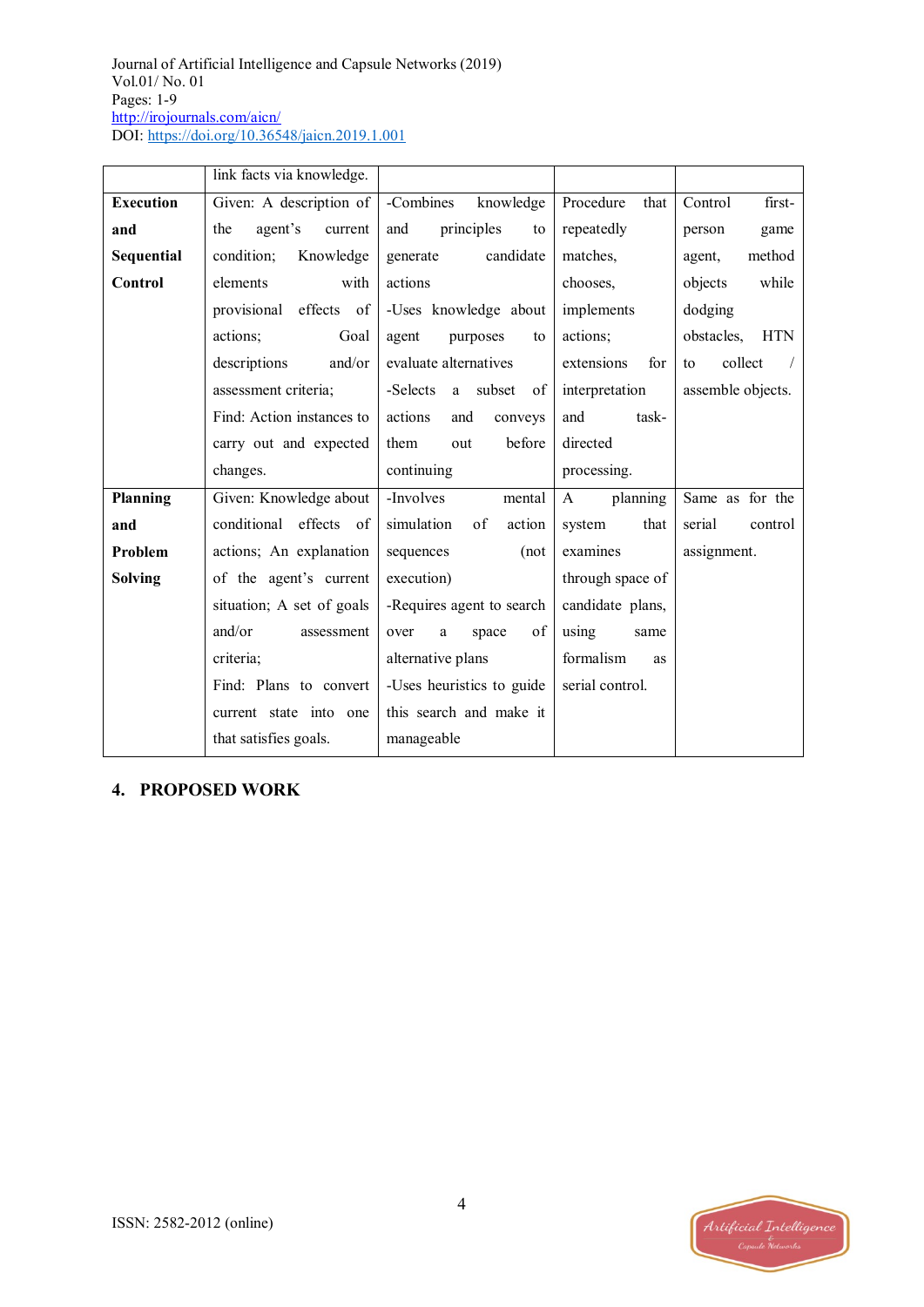

**Figure 1 AI based education model**

We develop a complete AI based education system that consists of a computer based system that helps in course selection, based on the set of previous subjects and score. Once the course is chosen, alerts are being sent via Google assistant or text. Further, the classes are conducted by lecture robots that can control the attention of the student with the help of sensors and technology to track gaze and detect faces. The materials are made available online with the help of cloud storage for students to be able to access at any point of time from any place. Student doubts are clarified online. Further, assessment and evaluation is done with the help of knowledge based system and supervised machine learning techniques.

The AI based education model consists of an algorithm that encompasses domain model, pedagogy model and learner model. These factors are combined together to form a complete algorithm that processes the knowledge represented in the models. This algorithm is then fed to the learner interface that comprises of adaptive content in the form of text or video that can be adapted to the need and efficiency of individual learner and data capture that monitors the interactions of the learner. Further, data analysis involves machine learning and pattern recognition. Finally all these factors lead to the creation of an open learner model that makes learning explicit for both faculty and the learners.

#### **4.1 Course Selection Methodology**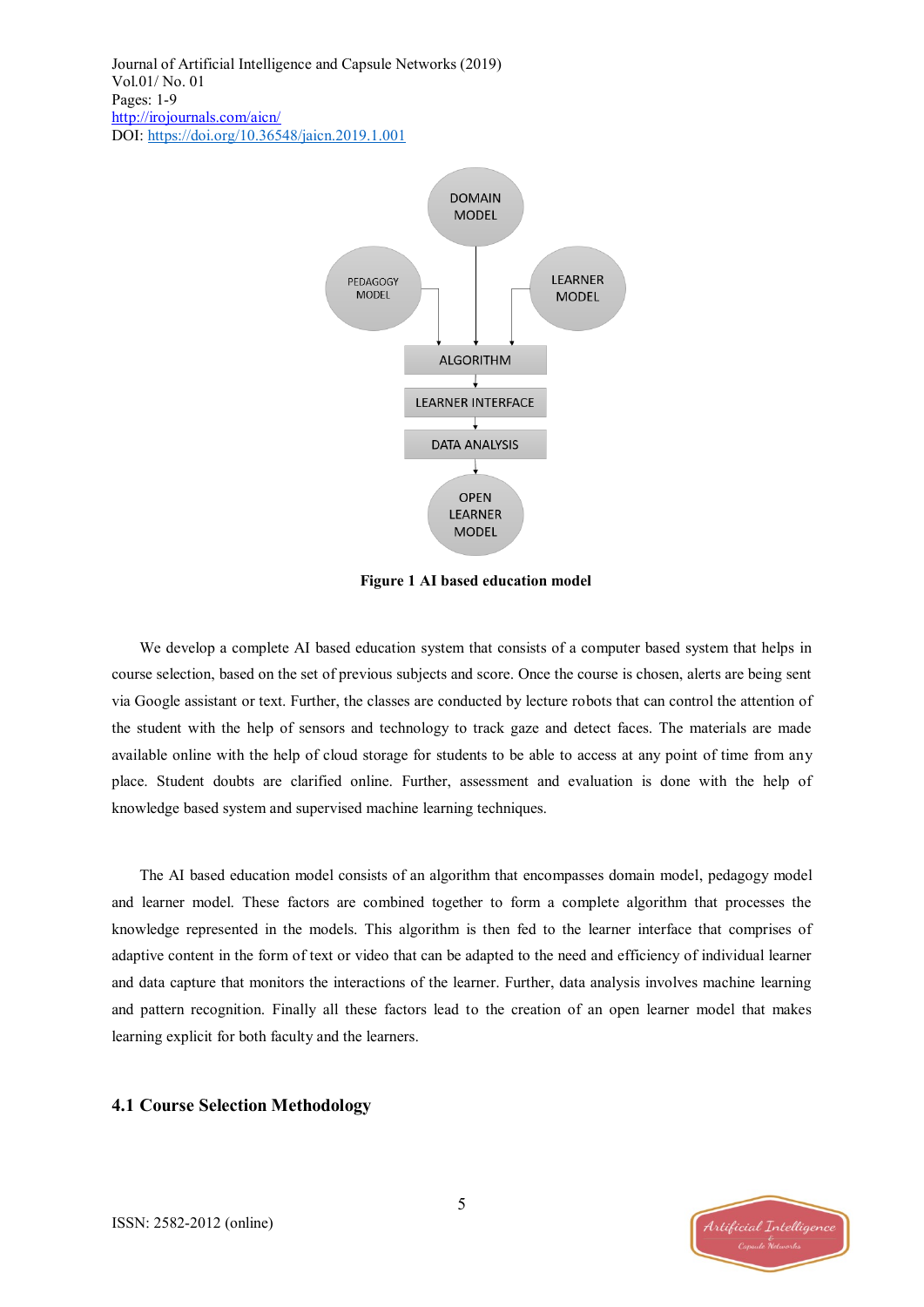With the help of NLP, fuzzy logic, expert system and neural network, a fundamental expert system is built that can assist the students in selecting courses that are best suited for them. This selection is done based on the previous courses taken by the students. Courses can be chosen and tailored based on the student capabilities and needs. The analysis of previous courses, their outcomes and the learner's achievements also act as the base for selection of courses.

#### **4.2 LectureBot**

Robotics is a major domain of AI that establishes robots as artificial agents of real-time environments. Here, we use them as teaching agents that offer regulation, monitoring and explanation to track the learner's mental steps. The lecturebot comes with an LED screen on the robot which projects several 3D illustrations with the help of dynamic graphical user interfaces. It can substitute for lecturers and reconstruct the non-verbal behaviour of the lecturers as well.



**Figure 2 LectureBot**

#### **4.3 Cloud Storage**

Cloud storage enables the storage of teaching and learning materials online. It helps in creating a global classroom that leads to interconnection and accessibility of classrooms globally. Virtual mentors are developed with the technologies found in Siri and Google. Interactive content and educational database such as video

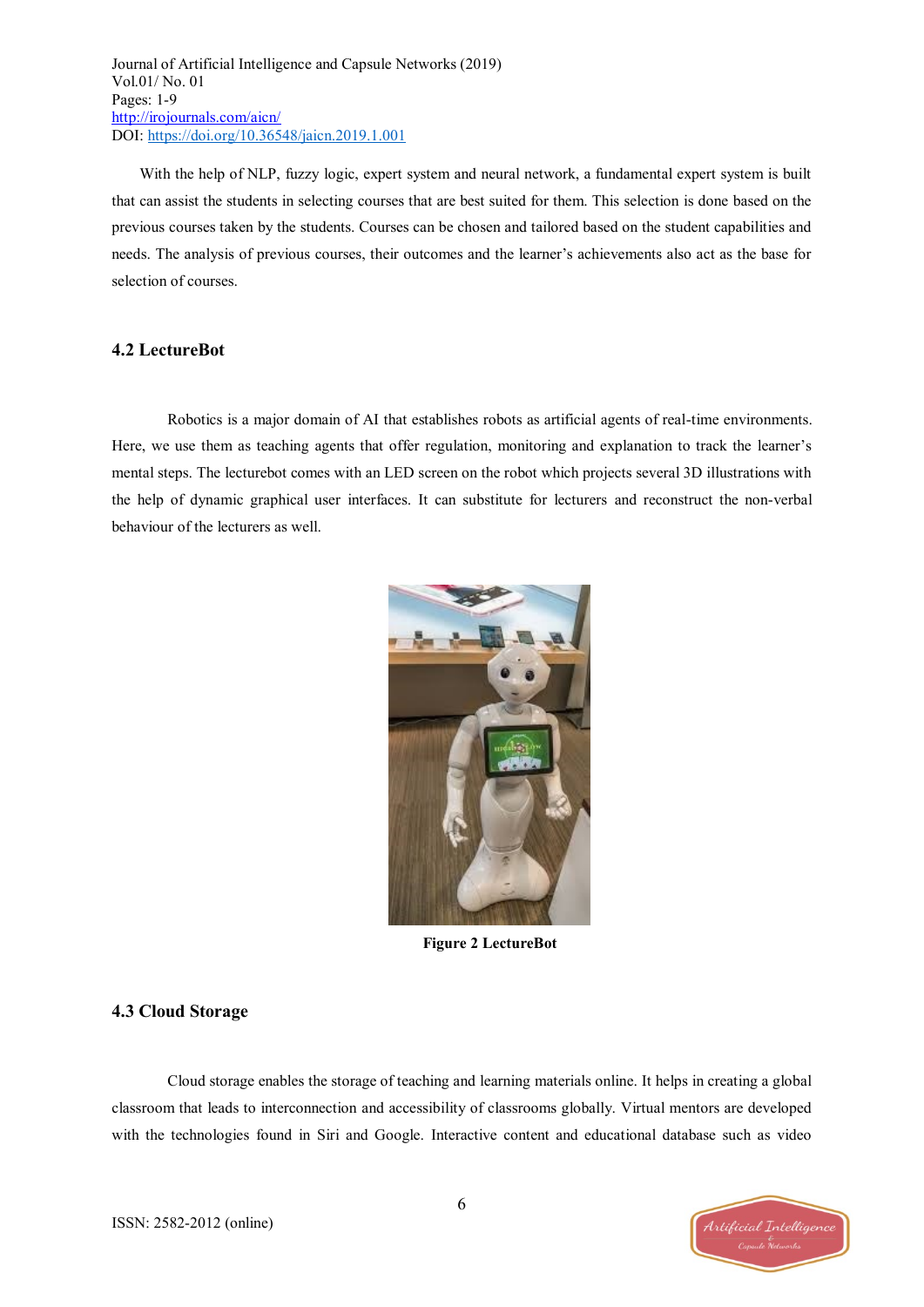lectures, e-books, individual assessment of teaching agents and natural games are synthesized and organized. This also enables student interaction and helps in making the model learner centric.

#### **4.4 Assessment and Evaluation**

Knowledge based systems use a set of "if-then" statements to perform induction. It is expensive and difficult to build as it requires more human input in the form of rules in order to execute well. Machine Learning is based on statistical modelling. It is a supervised learning system in which the classifier must be trained with formerly interpreted data. In supervised learning, the machine is trained using data which is labelled and tagged with correct answer. This helps in prediction of outcomes for unpredicted data.

#### **5. RESULT**

The proposed system offers a complete smart learning environment with artificial intelligence that assists the learner from course selection to evaluation and even certification. It also helps the instructor in lecture preparation and maintenance of course content in the cloud database and also to follow student progress as all the data is created and updated online.

#### **6. CONCLUSION AND FUTURE SCOPE**

The AI based smart learning system that involves intelligent tutoring and virtual reality is composed of the key features of AI like Recognition and pattern matching, Decision making and choice, Conceptual Interface and Reasoning, Execution and Sequential Control, Planning and Problem Solving. The qualitative assessment of student performance is based on Knowledge-Based System (KB) and Supervised Machine Learning (SL). Future work involves implementation of the lecturebot prototype and loading it with multiple features and capabilities for enabling the provision of a complete learning experience.

#### **References**

[1] Luckin, Rose, Wayne Holmes, Mark Griffiths, and Laurie B. Forcier. "Intelligence unleashed: An argument for AI in education." (2016).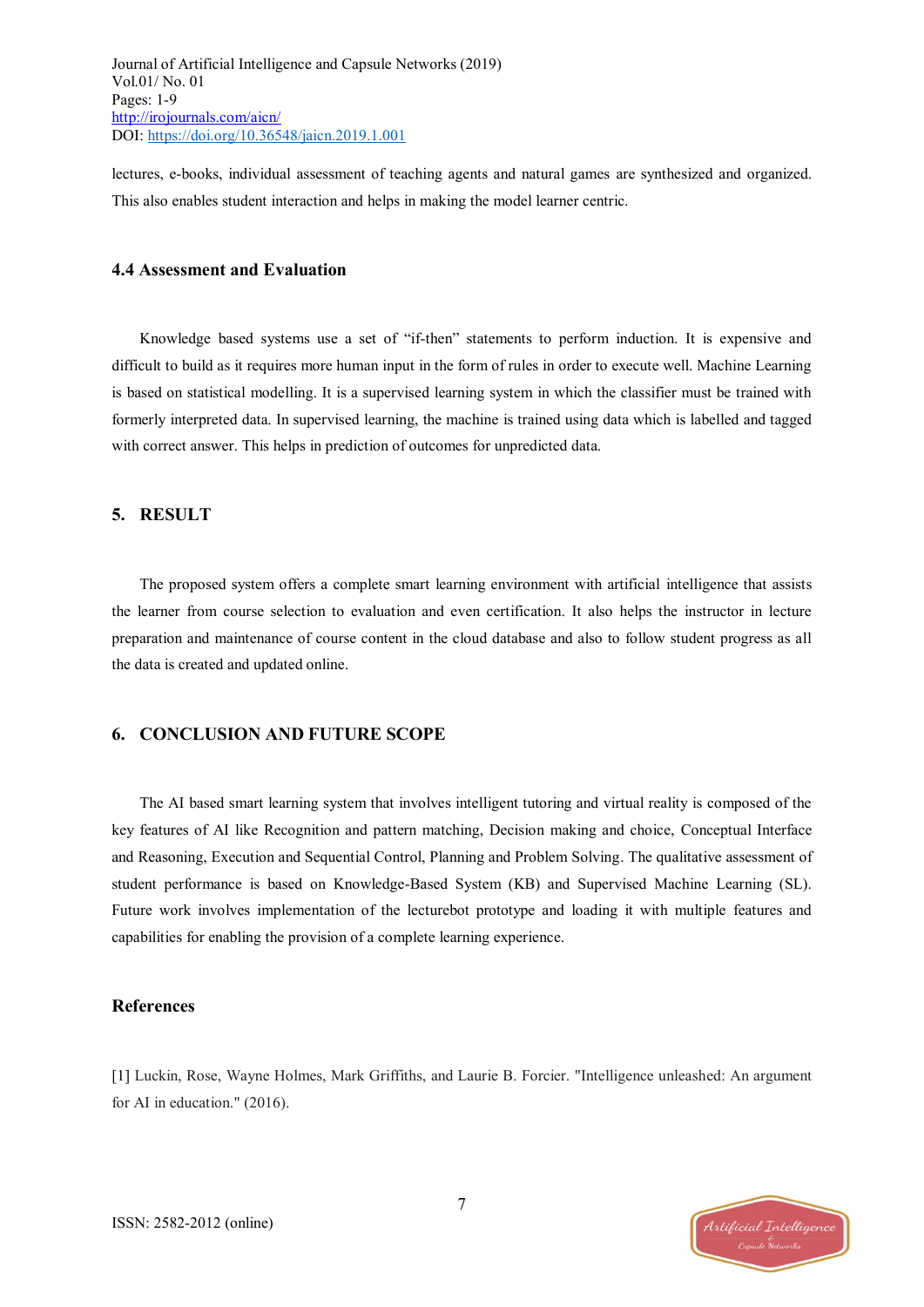[2] Andriessen, Jerry, and Jacobijn Sandberg. "Where is education heading and how about AI?" International Journal of Artificial Intelligence in Education 10, no. 2 (1999): 130-150.

[3] Barrett, Mandy, Lisa Branson, Sheryl Carter, Frank DeLeon, Justin Ellis, Cirrus Gundlach, and Dale Lee. "Using Artificial Intelligence to Enhance Educational Opportunities and Student Services in Higher Education." Inquiry: The Journal of the Virginia Community Colleges 22, no. 1 (2019): 11.

[4] Langley, Pat. "An Integrative Framework for Artificial Intelligence Education." (2019).

[5] Williams, Randi, Hae Won Park, Lauren Oh, and Cynthia Breazeal. "PopBots: Designing an Artificial Intelligence Curriculum for Early Childhood Education." (2019).

[6] Ishino, Tatsuya, Mitsuhiro Goto, and Akihiro Kashihara. "A robot for reconstructing presentation behavior in lecture." In *Proceedings of the 6th International Conference on Human-Agent Interaction*, pp. 67-75. ACM, 2018.

[7] Malik, Garima, Devendra Kumar Tayal, and Sonakshi Vij. "An analysis of the role of artificial intelligence in education and teaching." In *Recent Findings in Intelligent Computing Techniques*, pp. 407-417. Springer, Singapore, 2019.

[8] Aljohani, Nouf. "Artificial Intelligence (AI) and the Educational Process: Using AI to Enhance Student Performance in Content Skills." In Kansas State University Khbrat SUMMIT. Manhattan, KS: Kansas State University, Center for Intercultural and Multilingual Advocacy in the College of Education and the English Program, 2019.

[9] Nagao, Katashi. "Artificial Intelligence in Education." In Artificial Intelligence Accelerates Human Learning, pp. 1-17. Springer, Singapore, 2019.

[10] McArthur, David, Matthew Lewis, and Miriam Bishary. "The roles of artificial intelligence in education: current progress and future prospects." Journal of Educational Technology 1, no. 4 (2005): 42-80.

[11] Devedžić, Vladan. "Web intelligence and artificial intelligence in education." Educational technology & society 7, no. 4 (2004): 29-39.

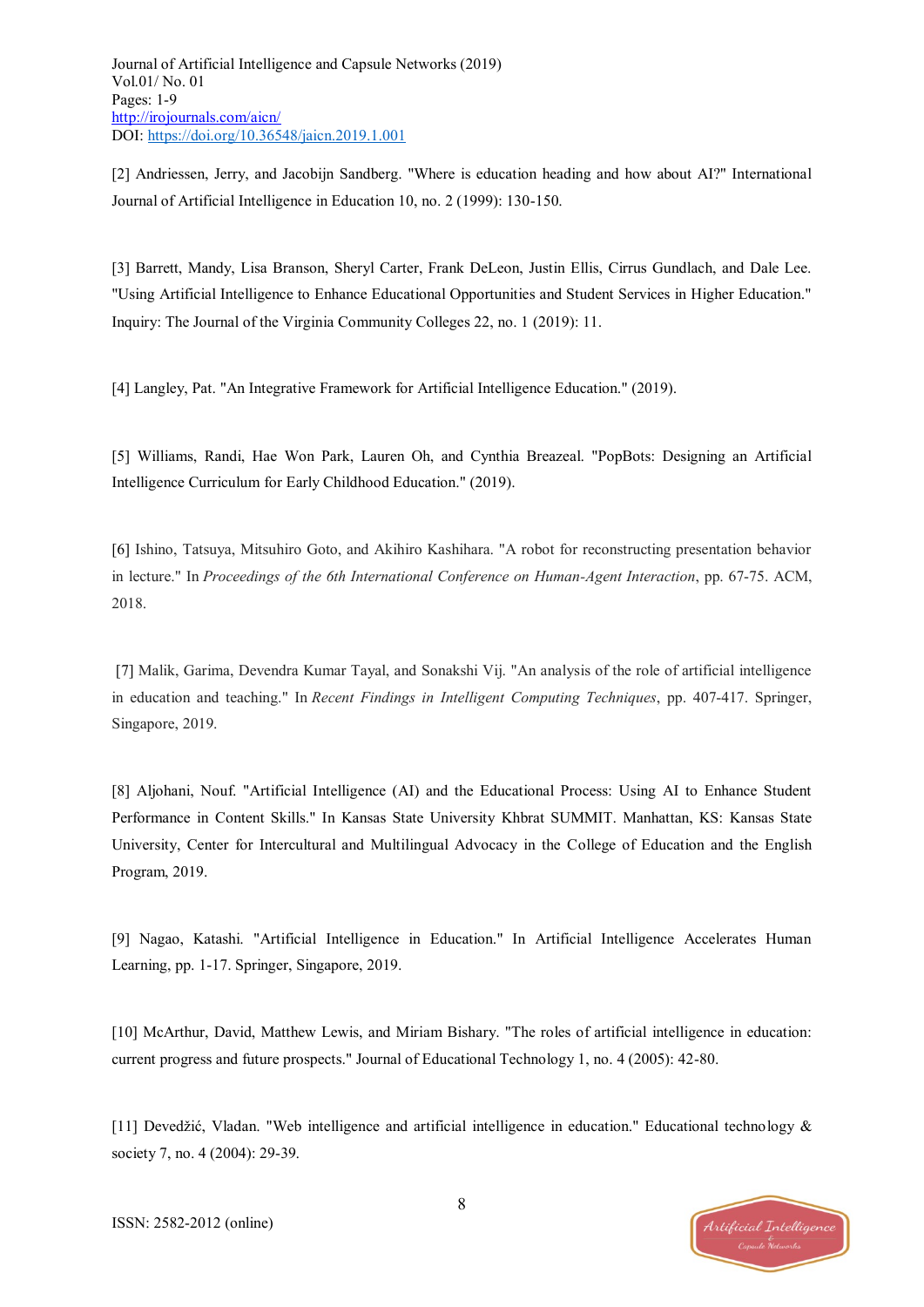[12] McCalla, Gordon. "The fragmentation of culture, learning, teaching and technology: implications for the artificial intelligence in education research agenda in 2010." International Journal of Artificial Intelligence in Education 11, no. 2 (2000): 177-196.

[13] Yin, Robert K., and Gwendolyn B. Moore. "The use of advanced technologies in special education: Prospects from robotics, artificial intelligence, and computer simulation." Journal of Learning Disabilities 20, no. 1 (1987): 60-63.

[14] Roll, Ido, and Ruth Wylie. "Evolution and revolution in artificial intelligence in education." International Journal of Artificial Intelligence in Education 26, no. 2 (2016): 582-599.

[15] Blanchard, Emmanuel G., Boris Volfson, Yuan-Jin Hong, and Susanne P. Lajoie. "Affective artificial intelligence in education: From detection to adaptation." In AIED, vol. 2009, pp. 81-88. 2009.

[16] Timms, Michael J. "Letting artificial intelligence in education out of the box: educational cobots and smart classrooms." International Journal of Artificial Intelligence in Education 26, no. 2 (2016): 701-712.

[17] Siau, Keng. "Impact of artificial intelligence, robotics, and automation on higher education." (2017).

[18] Wang, Ruolan, José Reis-Jorge, Lucilla Crosta, Anthony Edwards, and Mageswary Mudaliar. "The use of social media and artificial intelligence tools by online doctoral students at the thesis stage." In Proceedings of Teaching and Education Conferences, no. 8010380. International Institute of Social and Economic Sciences, 2018.

[19] Kandlhofer, Martin, Gerald Steinbauer, Sabine Hirschmugl-Gaisch, and Petra Huber. "Artificial intelligence and computer science in education: From kindergarten to university." In 2016 IEEE Frontiers in Education Conference (FIE), pp. 1-9. IEEE, 2016.

[20] Yu, DanDan, MuRong Ding, WenJing Li, Limin Wang, and Bin Liang. "Designing an Artificial Intelligence Platform to Assist Undergraduate in Art and Design to Develop a Personal Learning Plans." In International Conference on Human-Computer Interaction, pp. 528-538. Springer, Cham, 2019.

[21] Chassignol, Maud, Aleksandr Khoroshavin, Alexandra Klimova, and Anna Bilyatdinova. "Artificial Intelligence trends in education: a narrative overview." Procedia Computer Science 136 (2018): 16-24.